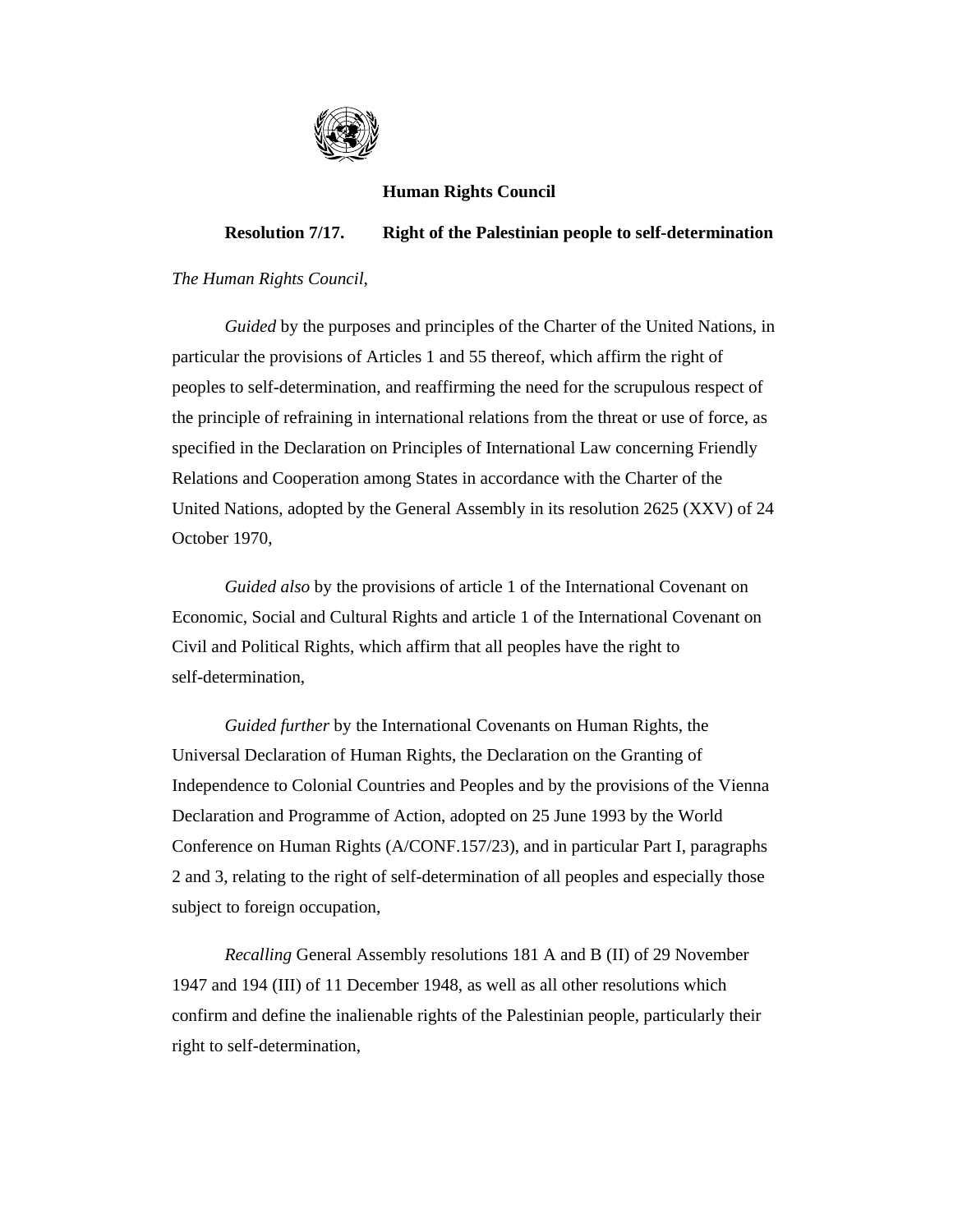*Recalling also* Security Council resolutions 242 (1967) of 22 November 1967, 338 (1973) of 22 October 1973, 1397 (2002) of 12 March 2002 and 1402 (2002) of 30 March 2002,

 *Recalling further* the conclusion of the International Court of Justice, in its advisory opinion of 9 July 2004, that the construction of the wall by Israel, the occupying Power, in the Occupied Palestinian Territory, including East Jerusalem, along with measures previously taken, severely impedes the right of the Palestinian people to self-determination,

 *Recalling* the resolutions adopted in this regard by the Commission on Human Rights, the last of which was resolution 2005/1 of 7 April 2005,

 *Reaffirming* the right of the Palestinian people to self-determination in accordance with the provisions of the Charter of the United Nations, the relevant United Nations resolutions and declarations, and the provisions of international covenants and instruments relating to the right to self-determination as an international principle and as a right of all peoples in the world, as it is a *jus cogens* in international law and a basic condition for achieving a just, lasting and comprehensive peace in the region of the Middle East,

 1. *Reaffirms* the inalienable, permanent and unqualified right of the Palestinian people to self-determination, including their right to live in freedom, justice and dignity and to establish their sovereign, independent, democratic and viable contiguous State;

 2*. Also reaffirms* its support for the solution of two States living side by side in peace and security, Palestine and Israel;

 3*. Stresses* the need for respect for and preservation of the territorial unity, contiguity and integrity of all of the Occupied Palestinian Territory, including East Jerusalem;

 4. *Urges* all Member States and relevant bodies of the United Nations system to support and assist the Palestinian people in the early realization of their right to self-determination;